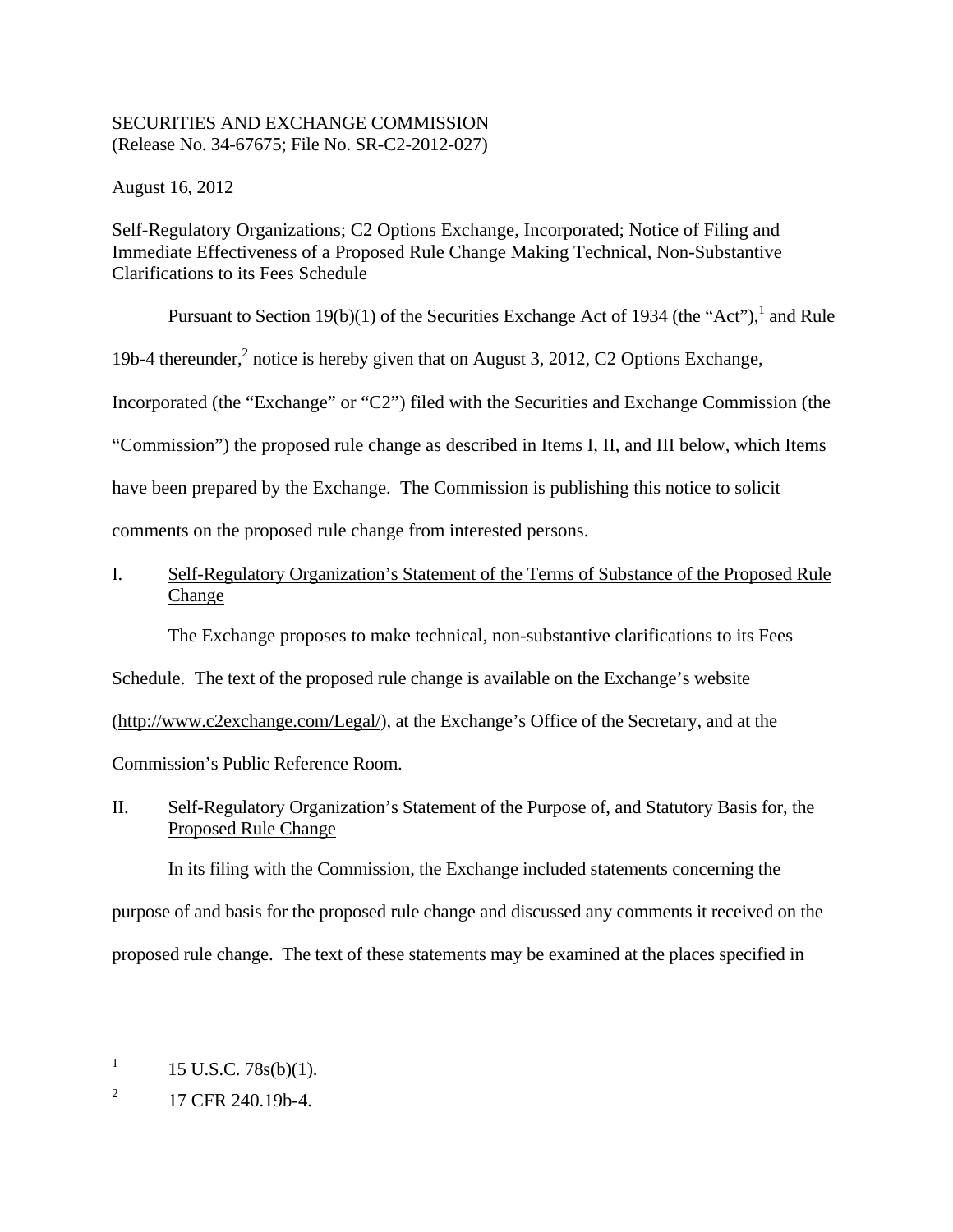Item IV below. The Exchange has prepared summaries, set forth in sections A, B, and C below, of the most significant aspects of such statements.

## A. Self-Regulatory Organization's Statement of the Purpose of, and the Statutory Basis for, the Proposed Rule Change

1. Purpose

1

The Exchange proposes to make clarifying, non-substantive changes to its Fees Schedule in order to make it easier to comprehend for market participants. First, the Exchange proposes to begin referring to "straight, one-sided orders" as "simple orders". Investors generally refer to orders as either "simple" or "complex" and the terminology "straight, one-sided orders" is not as commonly-known. Since simple orders are straight, one-sided orders, the Exchange proposes to call "straight, one-sided orders" "simple orders" in order to make the Fees Schedule easier for investors to understand. The Exchange further proposes to clarify that such orders are not complex orders (to which a separate set of fees apply) by referring to simple orders as "simple, non-complex" orders.3

Second, the Fees Schedule currently applies sets of fees for simple and complex transactions (with the exception of SPXPM) to "multiply-listed, equity and ETF options classes." While this is true, since SPXPM (as a singly-listed index options class) is neither a multiplylisted, equity or ETF options class, it reads slightly confusingly because there is no mention of index options classes. As such, the Exchange proposes to replace the term "multiply-listed, equity and ETF options classes" with "multiply-listed index, equity and ETF options classes" to

 3 The Commission notes that, in this proposed rule change, C2 failed to update similar references to "straight one-sided orders" in Section 1.B. of its Fees Schedule. C2 has submitted a separate proposed rule change to update these references. See SR-C2-2012- 028.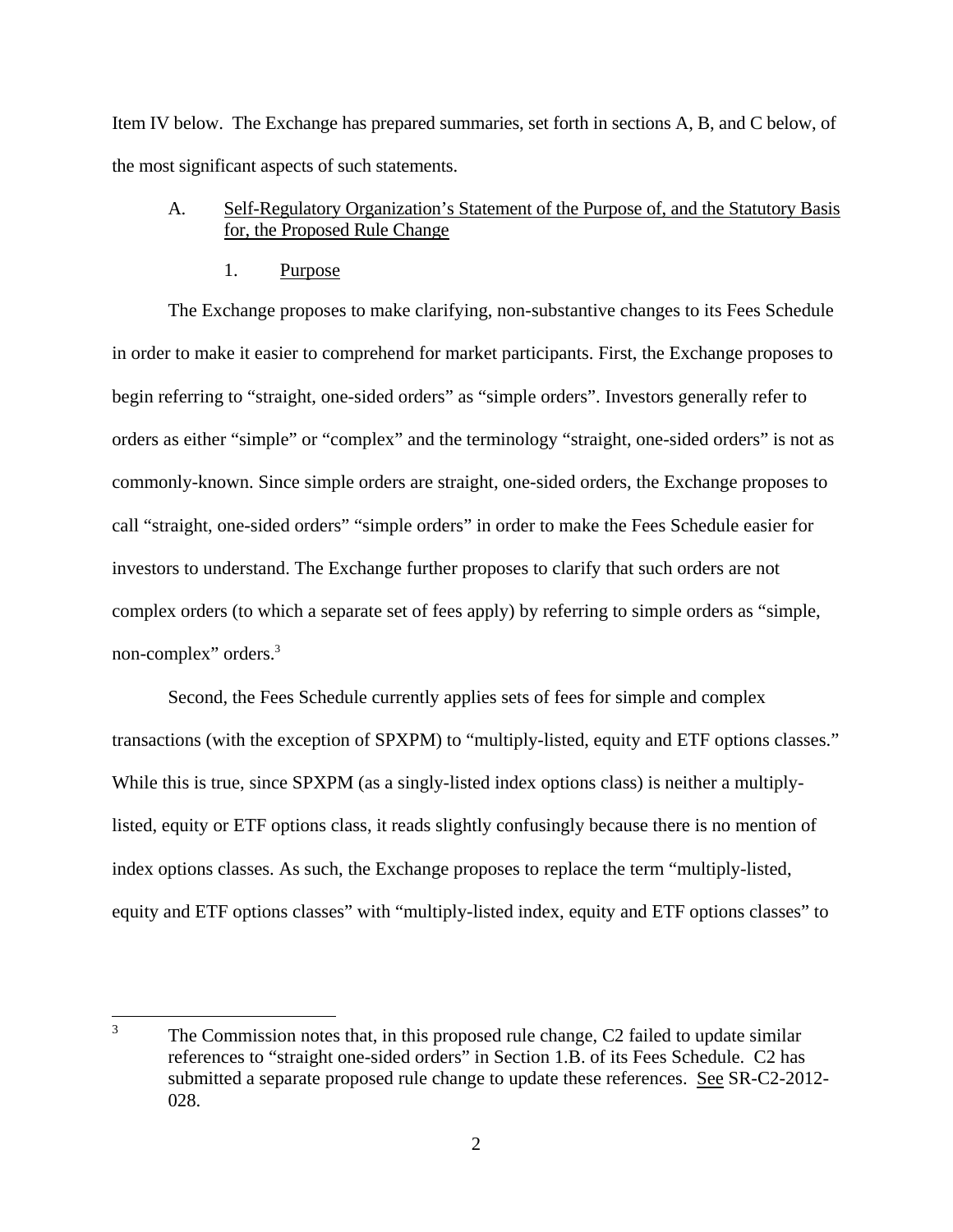clarify that the sets of fees apply to all index, equity and ETF options classes that are multiplylisted.

### 2. Statutory Basis

The Exchange believes the proposed rule change is consistent with the Act and the rules and regulations thereunder applicable to the Exchange and, in particular, the requirements of Section  $6(b)$  of the Act.<sup>4</sup> Specifically, the Exchange believes the proposed rule change is consistent with the Section  $6(b)(5)^5$  requirements that the rules of an exchange be designed to promote just and equitable principles of trade, to prevent fraudulent and manipulative acts, to remove impediments to and to perfect the mechanism for a free and open market and a national market system, and, in general, to protect investors and the public interest. The proposed clarifying changes to the Fees Schedule serve to eliminate potential confusion, thereby perfecting the mechanism for a free and open market and a national market system, and, in general, protecting investors and the public interest.

## B. Self-Regulatory Organization's Statement on Burden on Competition

C2 does not believe that the proposed rule change will impose any burden on competition that is not necessary or appropriate in furtherance of the purposes of the Act.

# C. Self-Regulatory Organization's Statement on Comments on the Proposed Rule Change Received from Members, Participants, or Others

The Exchange neither solicited nor received comments on the proposed rule change.

 $\overline{a}$ 

<sup>15</sup> U.S.C. 78f(b).

 $\sqrt{5}$ 5 15 U.S.C. 78f(b)(5).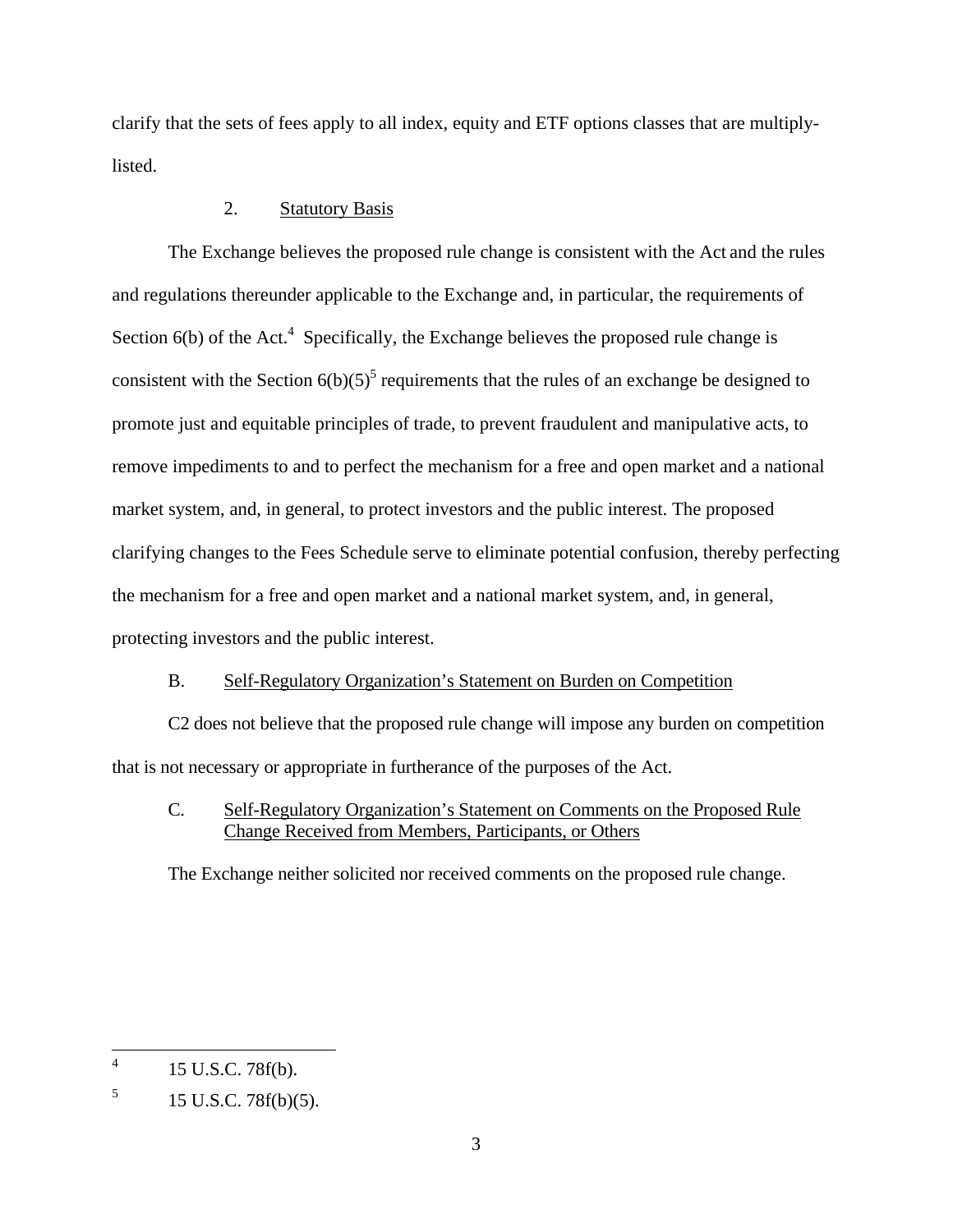#### III. Date of Effectiveness of the Proposed Rule Change and Timing for Commission Action

The foregoing rule change has become effective pursuant to Section  $19(b)(3)(A)^6$  of the Act and paragraph (f) of Rule 19b-4<sup>7</sup> thereunder. At any time within 60 days of the filing of the proposed rule change, the Commission summarily may temporarily suspend such rule change if it appears to the Commission that such action is necessary or appropriate in the public interest, for the protection of investors, or otherwise in furtherance of the purposes of the Act.

#### IV. Solicitation of Comments

Interested persons are invited to submit written data, views, and arguments concerning the foregoing, including whether the proposed rule change is consistent with the Act. Comments may be submitted by any of the following methods:

#### Electronic comments:

- Use the Commission's Internet comment form (http://www.sec.gov/rules/sro.shtml); or
- Send an e-mail to rule-comments@sec.gov. Please include File Number SR-C2-2012-027 on the subject line.

#### Paper comments:

• Send paper comments in triplicate to Elizabeth M. Murphy, Secretary, Securities and Exchange Commission, 100 F Street, NE, Washington, DC 20549-1090.

All submissions should refer to File Number SR-C2-2012-027. This file number should be included on the subject line if e-mail is used. To help the Commission process and review your comments more efficiently, please use only one method. The Commission will post all comments on the Commission's Internet website (http://www.sec.gov/rules/sro.shtml). Copies

 $\overline{a}$ 

<sup>6 15</sup> U.S.C. 78s(b)(3)(A).

 $\tau$ 7 17 C.F.R. 240.19b-4(f).